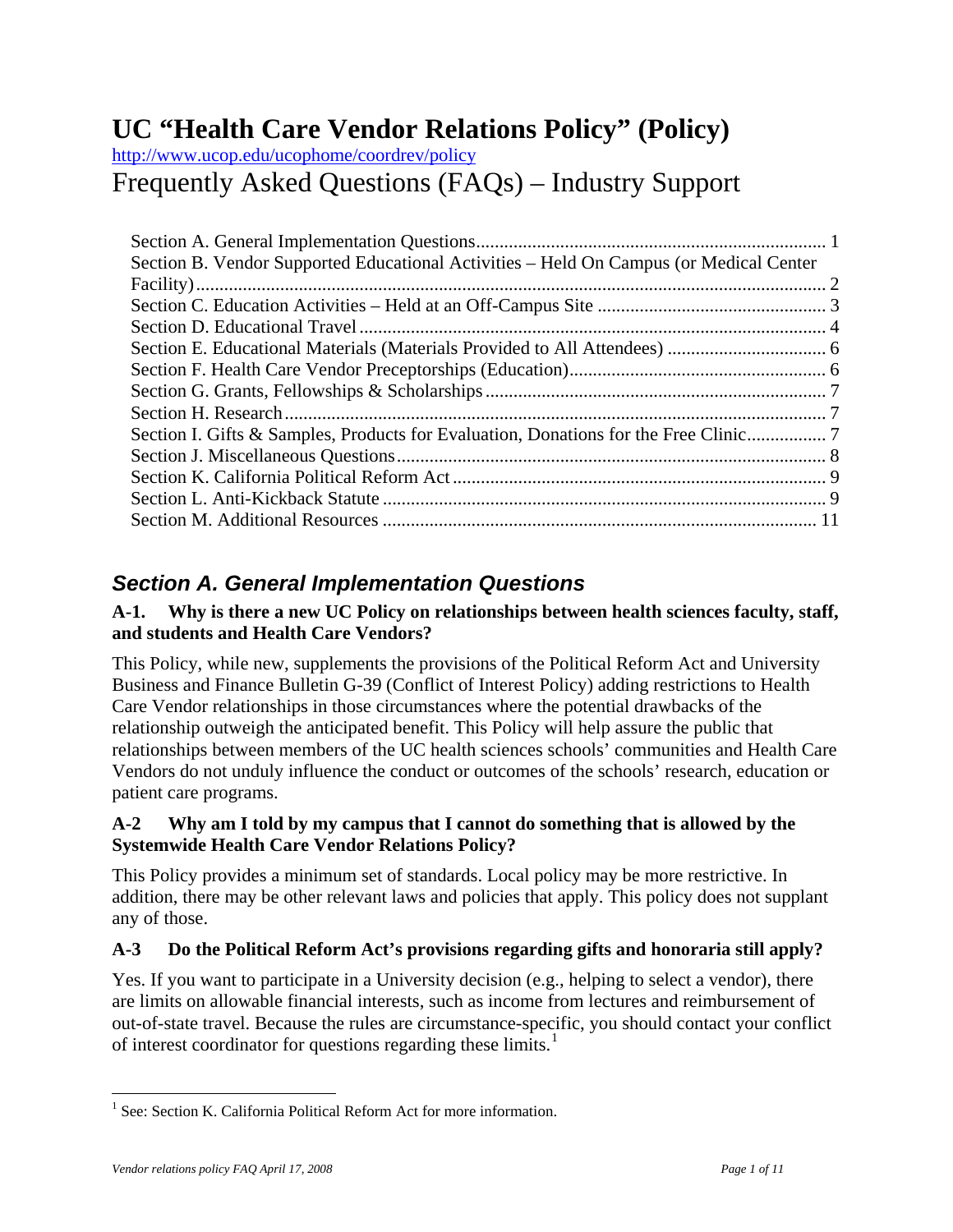<span id="page-1-0"></span>In addition, the University has designated positions that are required to file annual financial disclosures. Employees holding those positions are "designated officials" and must file Statements of Economic Interests (Form 700). Designated officials are subject to complex regulations concerning gifts limits and honoraria. Designated officials must consider the restrictions of the Act in addition to this Policy.

# **A-4. Why is training needed as a part of implementing this policy?**

Relationships with Health Care Vendors, properly managed, can benefit the University and our patients. Training efforts will help members of the health sciences schools' community better understand how to appropriately manage their interactions with Health Care Vendors.

# **A-5. What will the training cover?**

The training will detail what is allowable and what is not in establishing relationships between members of the health sciences schools' community and Health Care Vendors for the areas of research, education and patient care. The training will also discuss how marketing programs influence provider behavior.

## **A-6. Who will participate in training?**

All members of the UC health sciences schools' community including faculty, administrators, staff, students, residents, fellows and trainees will receive training.

## **A-7. How will training be conducted?**

Each campus will determine the suitable and appropriate methods to provide training for the target audiences, which may include in-person or online presentations and printed educational materials.

# *Section B. Vendor Supported Educational Activities – Held On Campus (or Medical Center Facility)*

#### **B-1. May Health Care Vendors financially support educational activities, such as grand rounds seminars, lecture series or other educational programs?**

Yes, if the funds are donated to the University. However, the funds must be managed in accordance with the conflict-of-interest standards established by the relevant national governing body, such as the:

- [Accreditation Council for Continuing Medical Education \(ACCME\) Standards for](http://www.accme.org/dir_docs/doc_upload/68b2902a-fb73-44d1-8725-80a1504e520c_uploaddocument.pdf)  [Commercial Support](http://www.accme.org/dir_docs/doc_upload/68b2902a-fb73-44d1-8725-80a1504e520c_uploaddocument.pdf).
- American Dental Association Continuing Education Recognition Program (CERP) Standards [and Criteria](http://adamailer.org/prof/ed/ce/cerp/standards.pdf).
- Accreditation Council for Pharmacy Education (ACPE) Standards for Continuing Pharmacy [Education.](http://www.acpe-accredit.org/pdf/CPE_Standards_Final_092107.pdf)

Under the Policy, the relevant standards will apply, whether or not continuing education credit is offered for the educational activity.

If the relevant national governing body has not established conflict-of-interest standards for commercial support, the [ACCME Standards for Commercial Support](http://www.accme.org/dir_docs/doc_upload/68b2902a-fb73-44d1-8725-80a1504e520c_uploaddocument.pdf) will apply. For purposes of brevity, the FAQs below refer to the ACCME Standards only.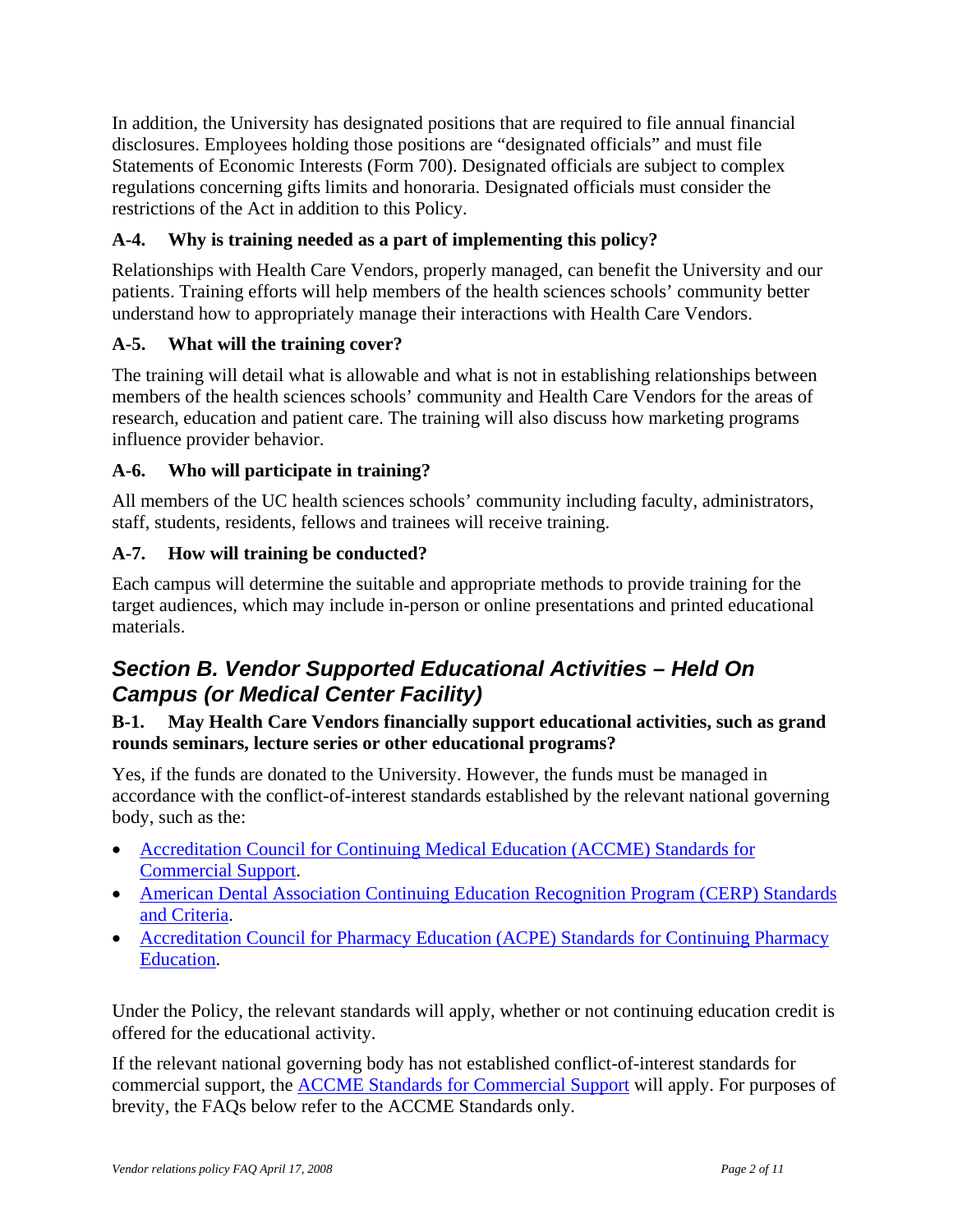#### <span id="page-2-0"></span>**B-2. May Health Care Vendors supply refreshments or food for educational activities sponsored by our department, such as grand rounds seminars and lecture series?**

No. However, a Health Care Vendor may donate funds to a department as a gift to the "The Regents of UC." The terms, conditions and purposes of the commercial support must be documented in a written agreement.

The department may, in turn, use the funds to support meetings, including purchasing food for meetings. The funds must be managed in accordance with ACCME Standards, even when the educational activity is not an accredited continuing education program. In addition, the cost of meals provided must conform to University policy.

Sponsors of the event are required to acknowledge the support to the learners. Informed learners are the final safeguards in assuring that an instructional activity is independent from commercial influence. You may state, for example, "This activity is supported in part by a donation from [name of Health Care Vendor]." It is not appropriate to say that the activity is "sponsored" by the company.

#### **B-3. When a Health Care Vendor's donation is used to support a seminar, may a Health Care Vendor representative be present at the seminar?**

Usually not. The Health Care Vendor representative may attend only if the seminar is open to the public at large.

#### **B-4. If a Health Care Vendor is allowed to donate funds to a department, which the department then uses to purchase food for grand rounds, lecture series or other educational activities, isn't that the same as a Health Care Vendor directly supplying food for the activity?**

No. There is a significant difference. Under the Policy, it is the department that decides how the funds will be used and supplies the food, not the Health Care Vendor. Health Care Vendors can attend educational events only if the event is open to the public and only as a member of the general public. This puts the Health Care Vendor at arm's length distance from the event, and reduces the subconscious effect of gift-giving on behavior.

# *Section C. Education Activities – Held at an Off-Campus Site*

## **C-1. Our department is organizing a continuing education activity at a hotel conference center. We are considering asking a Health Care Vendor to support the event, including the costs of a dinner event. Since this event is off-campus, does the Policy apply?**

Yes. Policy provisions relating to gifts from Health Care Vendors govern both on-campus and off-campus activities. As with on-campus educational activities, Health Care Vendors may donate funds to your department, which may then be used to support the educational activity, including purchasing food for the off-campus educational activity. Since the continuing education activity is organized by the University, the funds must be managed in accordance with ACCME Standards as well as University rules regarding business meetings and entertainment events.

## **C-2. Can a faculty member within our department attend an educational conference that is organized by a professional society and sponsored by Health Care Vendors? The**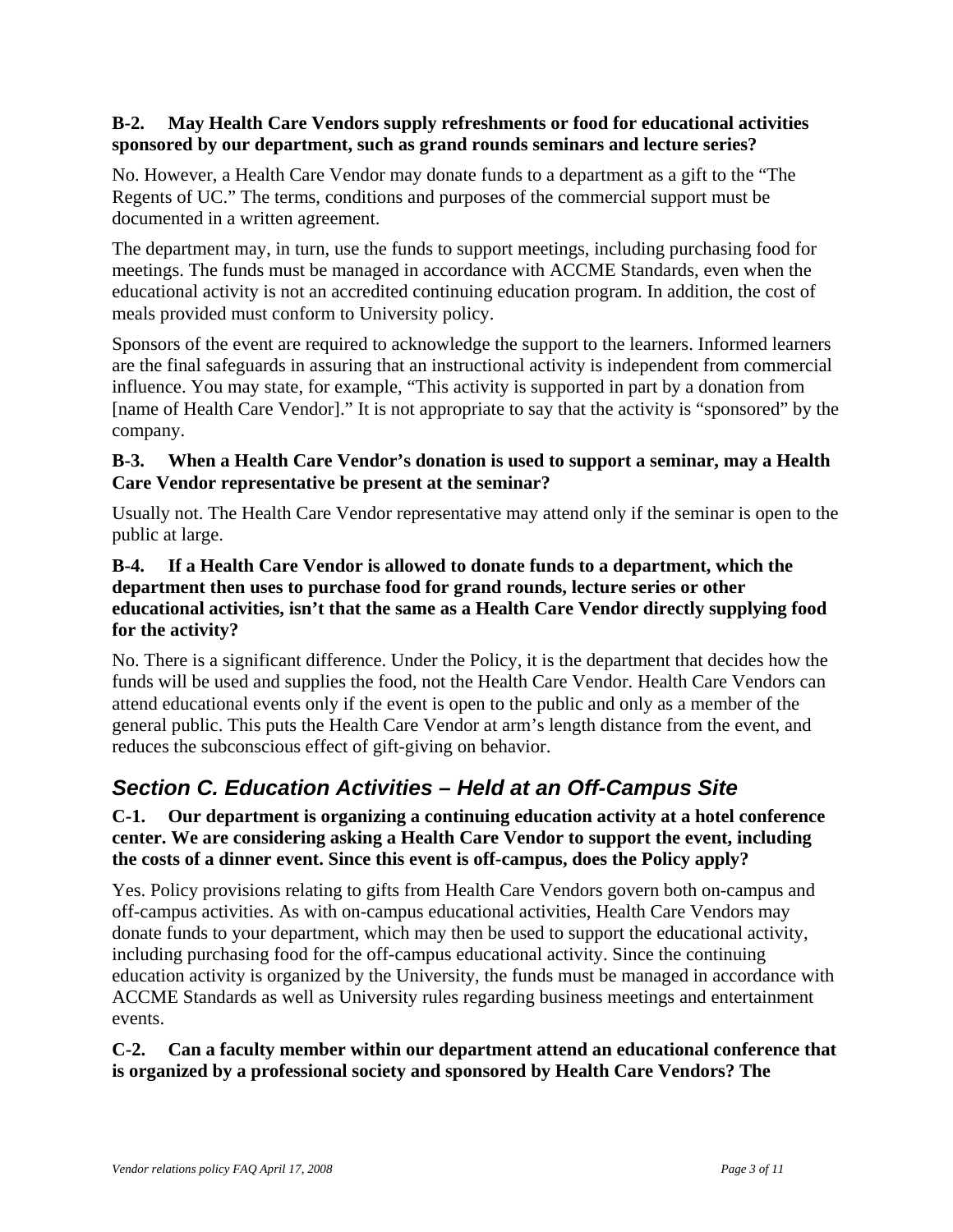#### <span id="page-3-0"></span>**conference registration includes breakfast, lunch and refreshments. Can the faculty member accept the meals and refreshments?**

Yes. When an activity complies with ACCME Standards, the meals and refreshments from a Health Care Vendor would be allowable, because the Health Care Vendors are not directly paying for the meals and refreshments.

However, for meals and refreshments not included in the registration fee but paid for directly by the Health Care Vendor, the faculty member who attends must either decline the meals and refreshments or pay for his/her own share of the cost.

#### **C-3. Our department often receives invitations to dinner lectures sponsored by Health Care Vendors, held at restaurants downtown. Could an individual covered by the Policy attend the event and accept the free dinner? Faculty attend the dinners on their own time.**

If the invitee is not providing a service to the Health Care Vendor of similar or greater value than the dinner (e.g. giving a lecture, or participating in a panel or seminar), he or she could not accept the free dinner. However, the individual could attend the event and pay for his or her own dinner.

#### **C-4. A Health Care Vendor representative has invited some of our faculty members and trainees to meet at the café of a nearby bookstore to listen to a scientific and educational presentation about a new drug. The representative provides coffee and cake. Does this conform to the Policy?**

This is similar to the situation described in question C-3, above. The Policy allows attendance. However, the faculty and trainees who attend must either decline the refreshments or pay for their own share of the cost.

#### **C-5. Our department hosts education meetings (e.g., Journal Club) at a local restaurant and sometimes at the home of faculty members. In the past, Health Care Vendor representatives attended and financially supported those meetings. Since the meetings are off-site, can we continue this practice to defray expenses?**

No. Because the Journal Club is an educational activity organized by the University, the funds must be managed in accordance with ACCME Standards as well as University rules regarding business meetings and entertainment events. In addition, unless the Journal Club is a public event, the industry representatives can no longer attend the event.

**C-6. Commonly, the sponsor of an off-site CME conference invites book publishers and industry company representatives to set up exhibit tables that attendees may visit during the conference. Sponsors usually charge the Health Care Vendor representatives an exhibit registration fee to offset the associated expenses for exhibit space (e.g., set-up, after hour security). Is this practice permitted under the University policy?** 

Yes. The course sponsor may charge Health Care Vendors a reasonable exhibit fee in accordance with ACCME rules and University policies for continuing medical education.

# *Section D. Educational Travel*

**D-1. A faculty member attends an annual educational conference that is sponsored by a professional society, and has been invited to give a lecture at the conference this year. Can**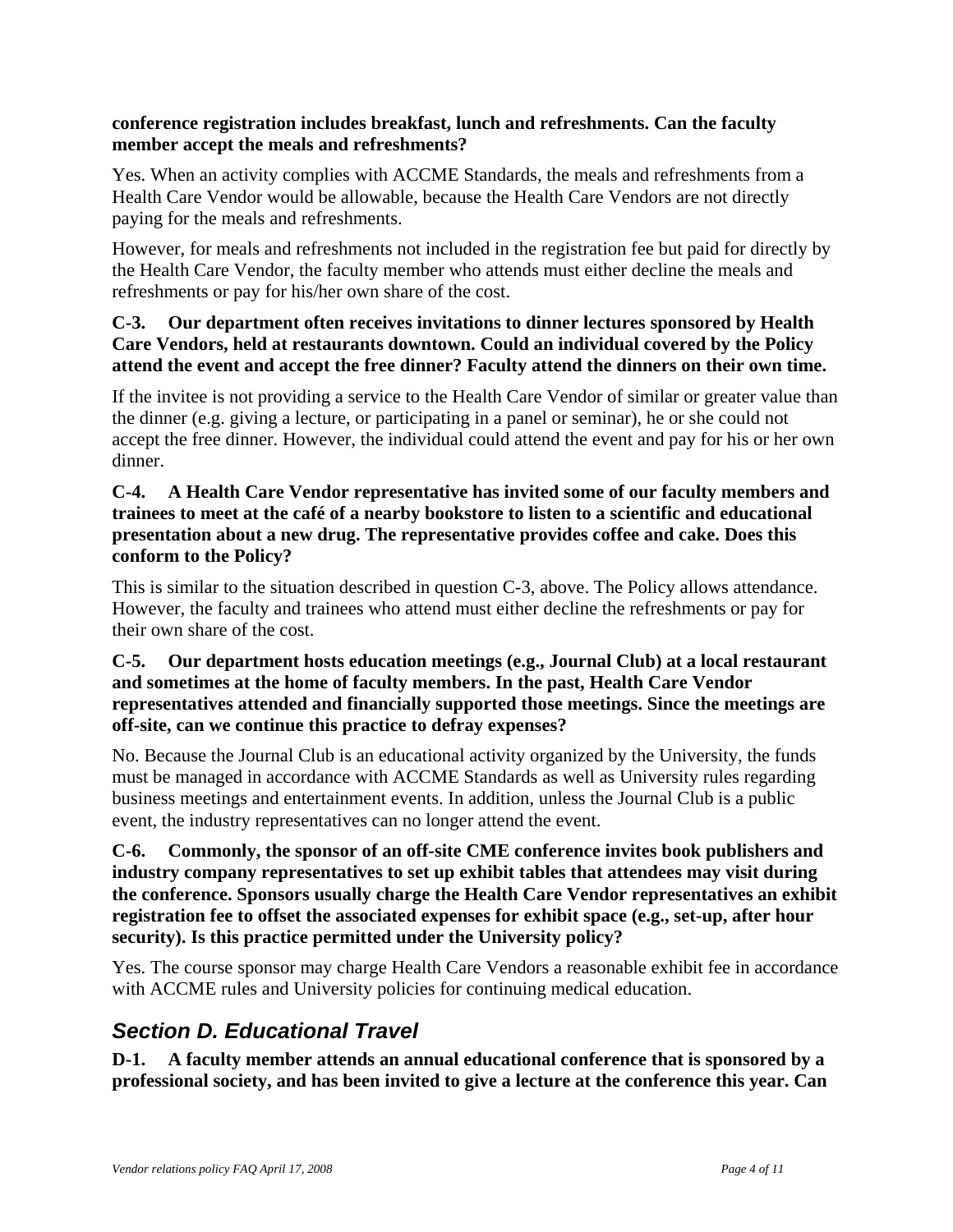#### **a Health Care Vendor pay for the faculty member's travel and hotel costs? What about an honorarium for the speech, or the faculty member's registration / admission fee?**

No. In this example, the lecture would be considered service provided to the event organizer – the professional society - and not to the Health Care Vendor. Since the faculty member is not providing a service of similar or greater value to the Health Care Vendor, payment by the Health Care Vendor to the faculty member would be a gift, and not allowed.

#### **D-2. Can a faculty member on a Health Care Vendor's Speakers Bureau accept free travel and an honorarium to attend a meeting whose purpose is to educate the faculty member about the studies related to the product about which they are to speak?**

No. The expense reimbursement and honorarium are considered gifts and not allowable under the Policy since the faculty member's role is more analogous to that of an attendee than a participant.

#### **D-3. If a company invites a faculty member to visit its facilities for a tour or to become educated about one of its products, may the company pay the faculty member for travel expenses and honoraria?**

In general, when the faculty member is not providing a service of equal or greater value to the Health Care Vendor, the Health Care Vendor cannot reimburse travel expenses or pay an honorarium. In cases where training is required for proper equipment usage, the training should be written into the UC purchase contract for the Health Care Vendor's product. Otherwise, free training may be provided if the Health Care Vendor does not select the trainees and the individual receives expense reimbursement from the University. The Health Care Vendor may reimburse the University for its expenses.

As in the other examples, the University's conflict of interest rules also apply. So, if the Health Care Vendor were to directly reimburse a faculty member for travel costs (as in this example), the individual may be temporarily prohibited from participating in purchase decisions related to the Health Care Vendor, as the reimbursement may exceed the 12-month limits under conflict of interest rules.

#### **D-4. If a Health Care Vendor invites a faculty member to visit its facilities to review and comment on a product, to discuss his or her independent research projects or to explore the potential for collaborative research, may the Health Care Vendor pay travel expenses and an honorarium?**

Yes. If the faculty member is providing genuine services, the faculty member may accept from the Health Care Vendor reasonable compensation for time and travel expenses. Token advisory or consulting arrangements cannot be used to justify accepting compensation.

#### **D-5. If a Health Care Vendor convenes a group of physicians or other health care providers or faculty to recruit clinical investigators or convenes a group of clinical investigators to discuss their results, may the Health Care Vendor pay their travel expenses?**

Yes. Expenses may be paid if the meetings serve a genuine research purpose. One guide to their propriety would be whether the NIH conducts similar meetings when it sponsors multi-center clinical trials. When travel subsidies are acceptable, the guidelines emphasize that they be used to pay only for "reasonable" expenses. The reasonableness of expenses would depend on a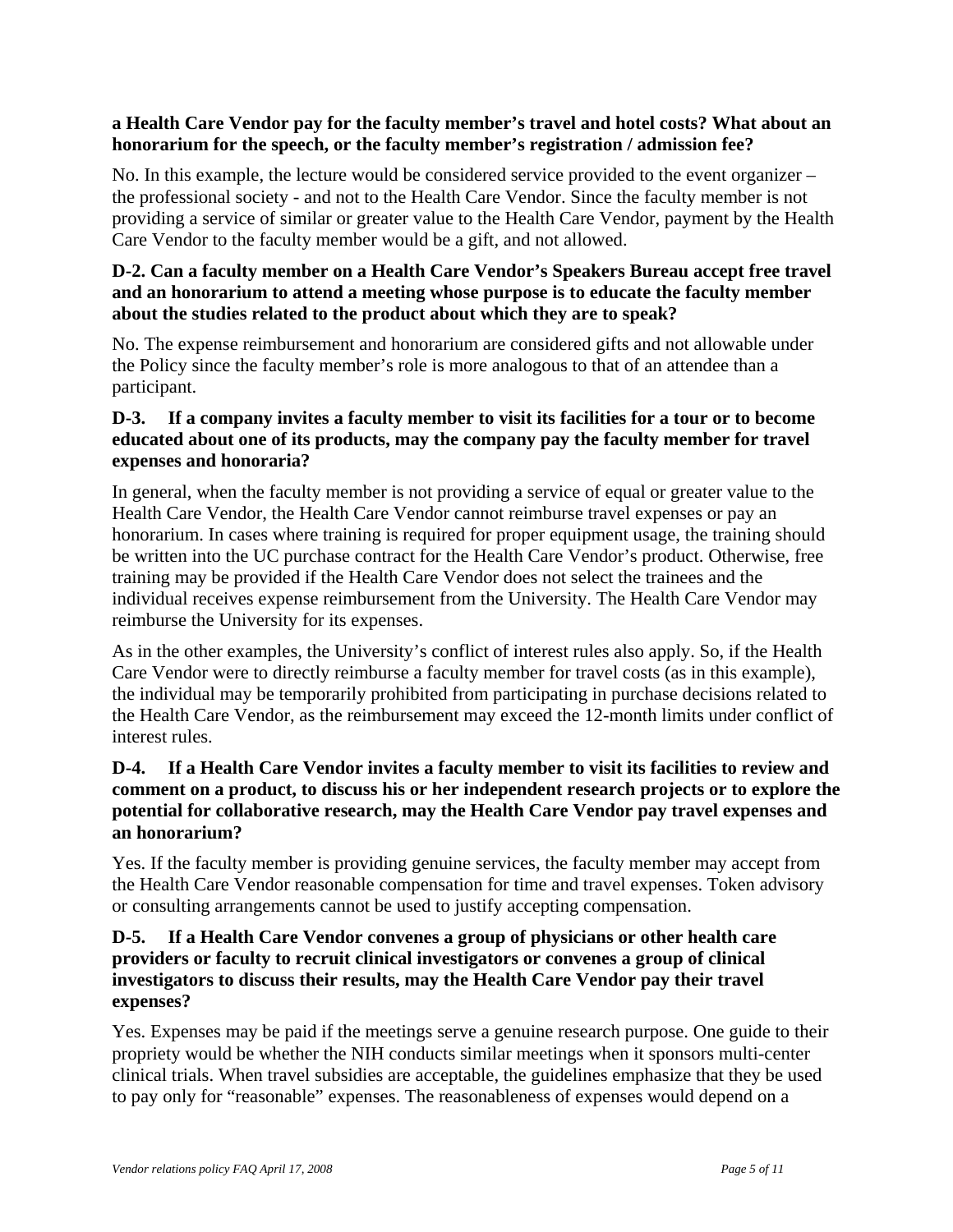<span id="page-5-0"></span>number of considerations. For example, reimbursement for meetings is likely to be problematic if overseas locations are used for exclusively domestic investigators. It would be inappropriate to pay for recreation or entertainment beyond the kind of modest hospitality described in the Policy.

The AMA Opinion 8.061 provides the following guidance about "genuine research purposes": A number of factors can be considered. Signs that a genuine research purpose exists include the facts that there are (1) a valid study protocol, (2) recruitment of physicians with appropriate qualifications or expertise, and (3) recruitment of an appropriate number of physicians in light of the number of study participants needed for statistical evaluation.

## **D-6. May a Health Care Vendor compensate a faculty member for time and travel expenses for participating in focus groups?**

Yes. As long as the focus groups serve a genuine purpose and are not used for promotional purposes, a faculty member may be compensated for time and travel expenses. The number of people used in a particular focus group or in multiple focus groups should be an appropriate size to accomplish the purpose, but no larger. If the faculty member is providing genuine services, reasonable compensation for time and travel expenses can be given.

# **D-7. If a faculty member attending a conference engages in interactive exchange, may his or her travel expenses be paid by a Health Care Vendor?**

No. Mere interactive exchange would not constitute genuine consulting services.

# *Section E. Educational Materials (Materials Provided to All Attendees)*

## **E-1. I attended a continuing education event and received a tote bag with a Health Care Vendor logo on arrival. Can I accept it?**

Yes, you may, as long as it was available to all attendees and the event was conducted in accordance with ACCME Standards.

# *Section F. Health Care Vendor Preceptorships (Education)*

## **F-1. May a Health Care Vendor representative "shadow" a physician or other health care provider or faculty while seeing patients, as part of a Health Care Vendor preceptorship?**

If local policy permits, a Health Care Vendor representative may shadow a physician or other health care provider or faculty. However, the Health Care Vendor representative may see a patient in this setting only after the provider obtains the patient's prior written authorization. Also, the Health Care Vendor representative must agree to patient confidentiality either by being subject to the HIPAA Business Associate Agreement (BAA) or by signing a confidentiality agreement.

# **F-2. Paragraph V.D.3. of the Policy refers to "Informal Training." What is an example of "informal training"?**

An example would be when a Health Care Vendor representative and a physician have a phone conversation in which the physician answers questions about the use of the Health Care Vendor's product.

# **F-3. May a Health Care Vendor representative attend grand rounds or lectures as part of a Health Care Vendor preceptorship?**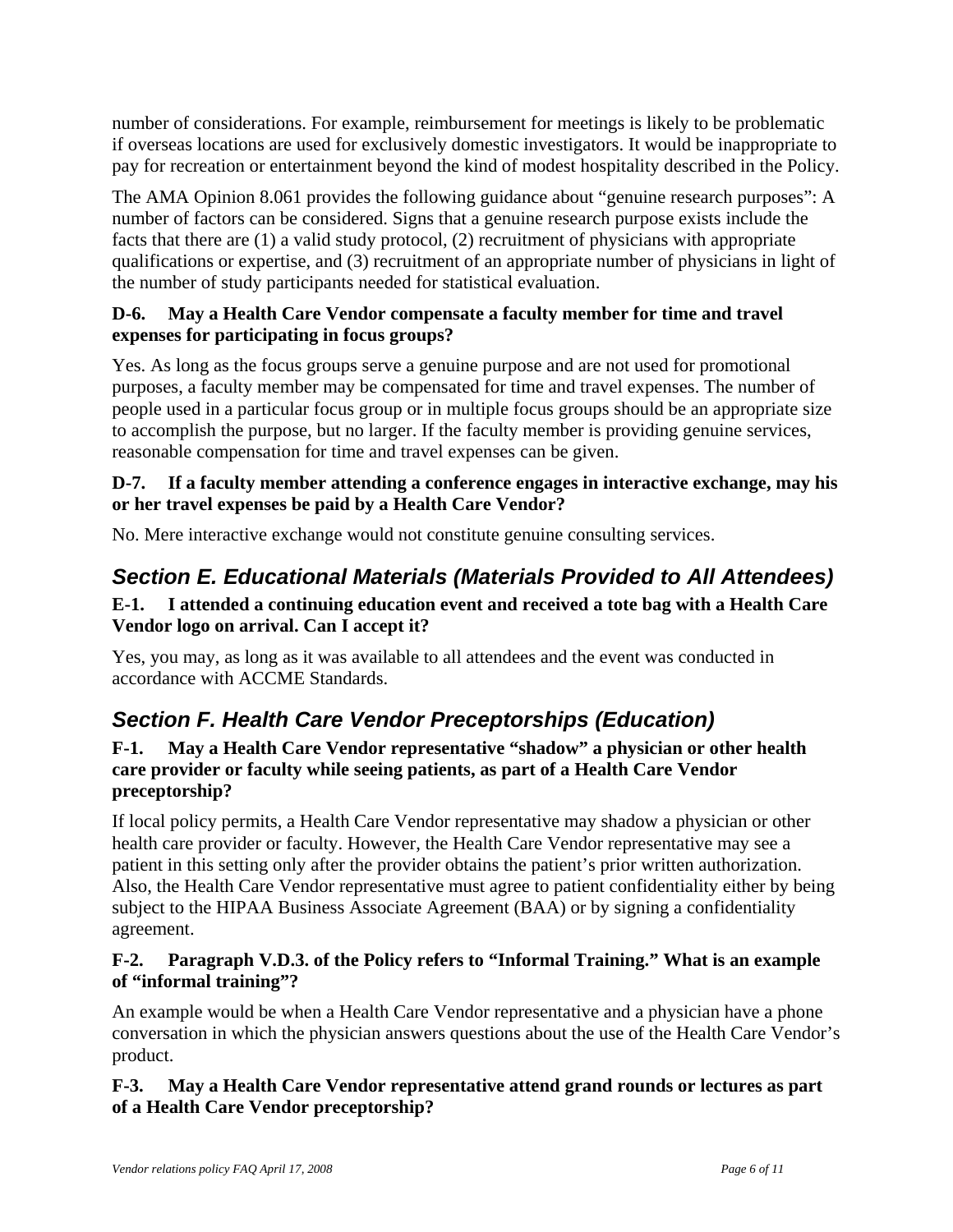<span id="page-6-0"></span>Yes, but if patient-identifiable information will be discussed, the patient must have first authorized the disclosure and the Health Care Vendor must agree to patient confidentiality either by being subject to the HIPAA Business Associate Agreement (BAA) or by signing a confidentiality agreement.

However, if the meeting is open to the general public, the only rules applying to attendance are those that apply to other members of the public.

# *Section G. Grants, Fellowships & Scholarships*

**G-1. Can trainees and students within our department receive scholarships from Health Care Vendors to attend educational conferences or to participate in other educational activities?** 

A Health Care Vendor cannot award a scholarship directly to a student or trainee. As an alternative, a Health Care Vendor may support the educational mission of the University by donating funds to the department (not to an individual), and the department may, in turn, apply the funds towards a student or trainee scholarship. The department, not the Health Care Vendor, must select the student or trainee for participation and determine whether the educational activity has merit. There must be no expectation that the student or trainee will provide something to the Health Care Vendor in return for participation in the educational activity. Individual campuses are encouraged to develop more specific guidance on this subject.

# *Section H. Research*

#### **H-1. My research activities include the use of Health Care Vendor donated supplies. How can I continue to advance my research effort with limited or no replacement funding for these supplies?**

Research supply donations are not affected by this Policy.

# **H-2. Can I receive an unrestricted gift for research support from a Health Care Vendor?**

Yes. Monetary gifts to the University for research are considered gifts to the University, even when there is a designated recipient. Existing University policies governing gifts and grants still apply.

# *Section I. Gifts & Samples, Products for Evaluation, Donations for the Free Clinic*

## **I-1. When attending conventions or other professional meetings either on campus (such as vendor days) or away from campus, can I accept Health Care Vendor gifts or samples for evaluation or personal use?**

No. You may not accept samples. Other items directly provided by Health Care Vendors (e.g., at their booths) also could not be accepted. However, if you paid a registration fee that included refreshments or give-aways (e.g., a tote bag), you would not be receiving a "gift" under the Policy and could attend the event and accept food and other items provided to all attendees.

## **I-2. I have always received samples of medical and dental devices for evaluation and for resident and student training labs. How can I continue to explore advances in technology for these items?**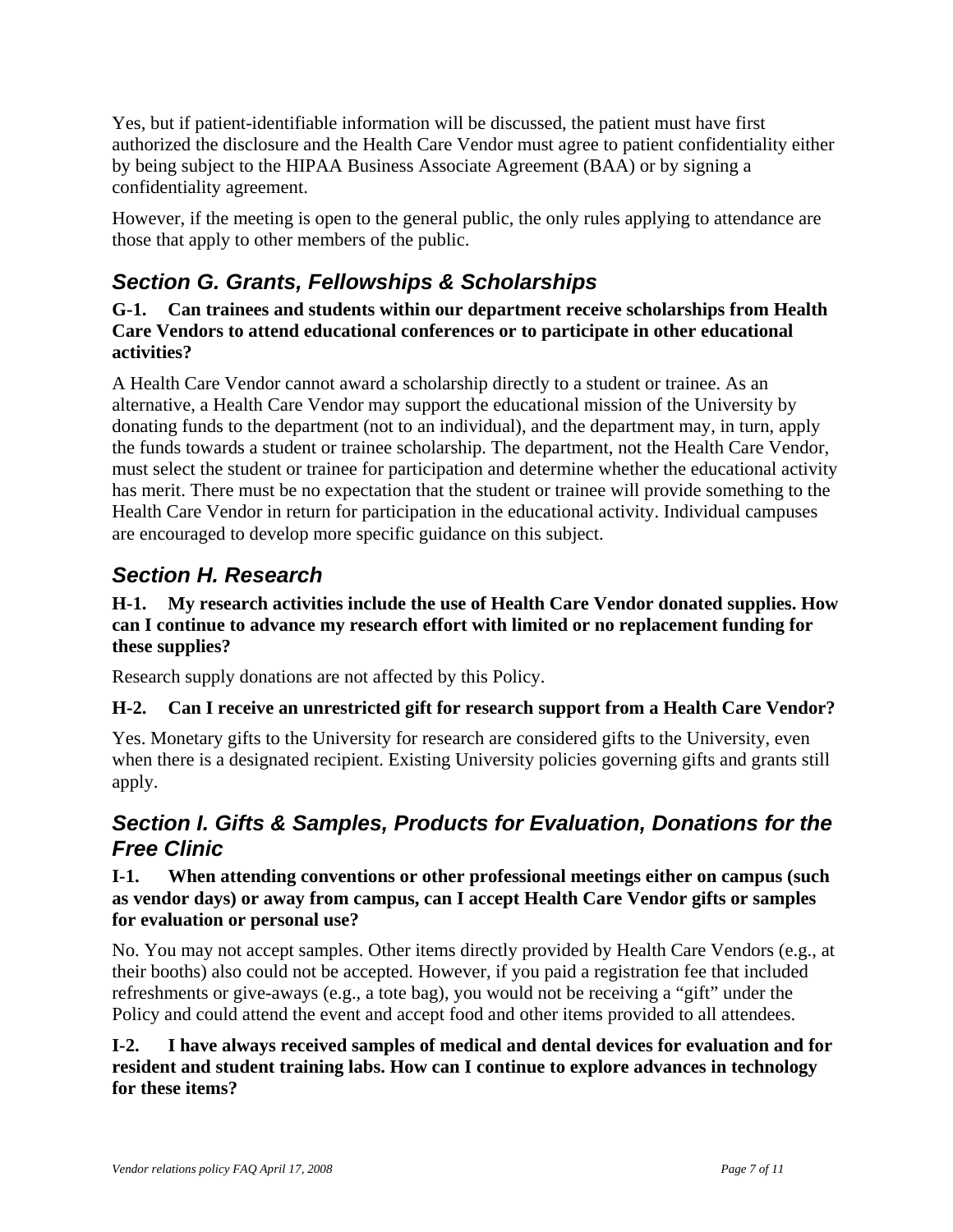<span id="page-7-0"></span>Departments, not individuals, can accept donated samples for evaluation and trial. The samples are not to be used after evaluation and trial is concluded, except for those patients otherwise unable to afford care.

#### **I-3. In the past, Health Care Vendors have provided equipment and medications that have helped the University provide inexpensive or free health care in clinical settings that routinely serve disadvantaged patients. How can I continue to run my clinic and provide these services at affordable rates?**

Equipment and medications donated by a Health Care Vendor may be used for all patients at University-sanctioned free clinics. They may also be used in regular clinics, but only for low income and disadvantaged patients. The quantity provided needs to be enough for either complete courses of treatment or, if continuing therapy is indicated, a substantial amount so that other sources of treatment can be sought. Providing less than that creates a significant risk that the patient will be unable to complete an appropriate course of therapy.

Supplies may be donated to departments or units, but not to individuals. Health Care Vendor donations must be acknowledged and no Health Care Vendor representatives are permitted in patient care settings. Follow Campus / Medical Center Purchasing policies and procedures concerning acceptance of products and samples.

#### **I-4. I fit soft contact lenses and the various manufacturers provide diagnostic lenses for our use. Is this permitted under the Policy? Also, what about vendor-donated contact lens solutions used in the fitting process?**

Yes, you are permitted under this Policy to accept and use vendor-supplied free samples of disposable trial devices, such as diagnostic lenses, when trial fitting is the standard of care. Solution necessary for the trial fitting also is allowed.

However, you should use diagnostic lenses and solutions from all appropriate suppliers. Supplying free solutions beyond that used for the initial trial would not be allowed, unless the patient cannot afford to purchase the solutions (see I-3 for more detail).

# *Section J. Miscellaneous Questions*

## **J-1. Under the Policy, are sales or marketing representatives for a Health Care Vendor allowed to visit a UC Medical Center facilities or UC clinic?**

Industry representatives are permitted to visit facilities only by appointment and only under very specific circumstances. Each campus has local policies and procedures governing pharmaceutical and sales representatives, such as pre-registration requirements, a vendor code of conduct, identification badges and procedures to protect patient confidentiality, including patient consent procedures. Industry representatives with appropriate knowledge of medical devices whose assistance may be needed in the operating room (OR) in order to provide technical support or advice, must pre-register with the locally-designated office (such as materials management) and adhere to patient confidentiality procedures as described in the Policy.

#### **J-2. Is it true that Health Care Vendor sales and marketing representatives may no longer leave any written materials with employees?**

Yes. Health Care Vendor branded sales and marketing materials from pharmaceutical and medical device companies can no longer be left in the clinics or with staff. The reason for this is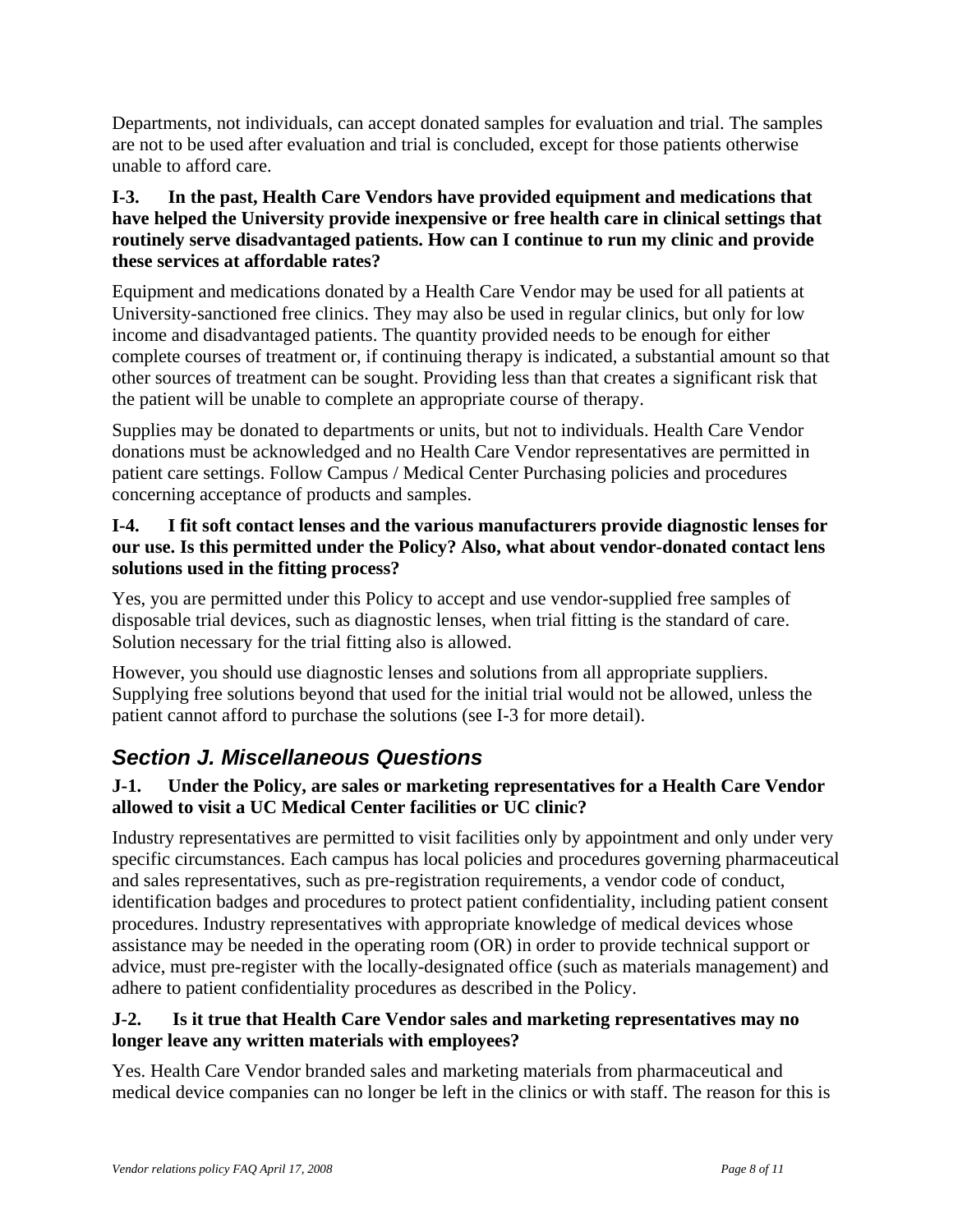<span id="page-8-0"></span>to avoid any expectation of future purchases on the part of the company, and to ensure that we do not promote a Health Care Vendor or its products to our patients.

#### **J-3. In the past, our nursing group received industry support for our fund-raising event. Is this still allowable under the Policy?**

Yes. The group may solicit corporate sponsorship for the University event, but University personnel must ensure that: (1) no company promotional materials are available at the event; (2) all event-associated fund-raising efforts are coordinated with the University Institutional Development / Philanthropy Office or the Gift Office to properly document gift acceptance and acknowledgment procedures; and (3) no donations are provided directly to any individual.

## **J-4. Are health care providers permitted to promote products for off-label uses?**

Based on professional judgment and personal experience, physicians (and other health care providers who may legally prescribe drugs) may talk about products for off-label uses.

However, if the health care provider is receiving funding support from a company for studies of the company's products involving off-label uses, the activity may be viewed as "illegal marketing." To avoid the risk of bias, the health care provider should make sure that any such discussion is independent, based on facts and unbiased, and disclose financial relationships to the CME event sponsors and to the learners in accordance with ACCME Standards.

# *Section K. California Political Reform Act*

The Political Reform Act prohibits a public official from making, participating in the making or in any way attempting to use his or her official position to influence a governmental decision in which he or she has a financial interest. All University employees are public officials as are members of University decision-making bodies.

#### **K-1. What does it mean to participate in a decision?**

You are making, participating in making, or influencing a governmental decision if you exercise discretion or judgment with regard to the decision, for example, if you advise or make recommendations to the decision-maker or prepare or present any report, analysis, or opinion which requires the exercise of judgment and the purpose is to influence the decision.

# **K-2. What does it mean to have a financial interest in a governmental decision?**

The Political Reform Act sets out an eight-step process for determining whether you have a financial interest in a governmental decision that would require you to refrain from participating in any way in the decision. The pamphlet "Can I Vote?" provides an overview of your obligation under the Act and will assist you in determining whether you have a disqualifying financial interest. [\(http://www.fppc.ca.gov/library/CanIVote7-05.pdf](http://www.fppc.ca.gov/library/CanIVote7-05.pdf))

# *Section L. Anti-Kickback Statute*

#### **L-1. What are the key points of the federal Anti-kickback laws?**

The Anti-Kickback Statute provides criminal penalties for individuals or entities that knowingly and willfully offer, pay, solicit, or receive remuneration in order to induce or reward the referral of business reimbursable under any of the Federal health care programs.

#### **L-2. What is a kickback?**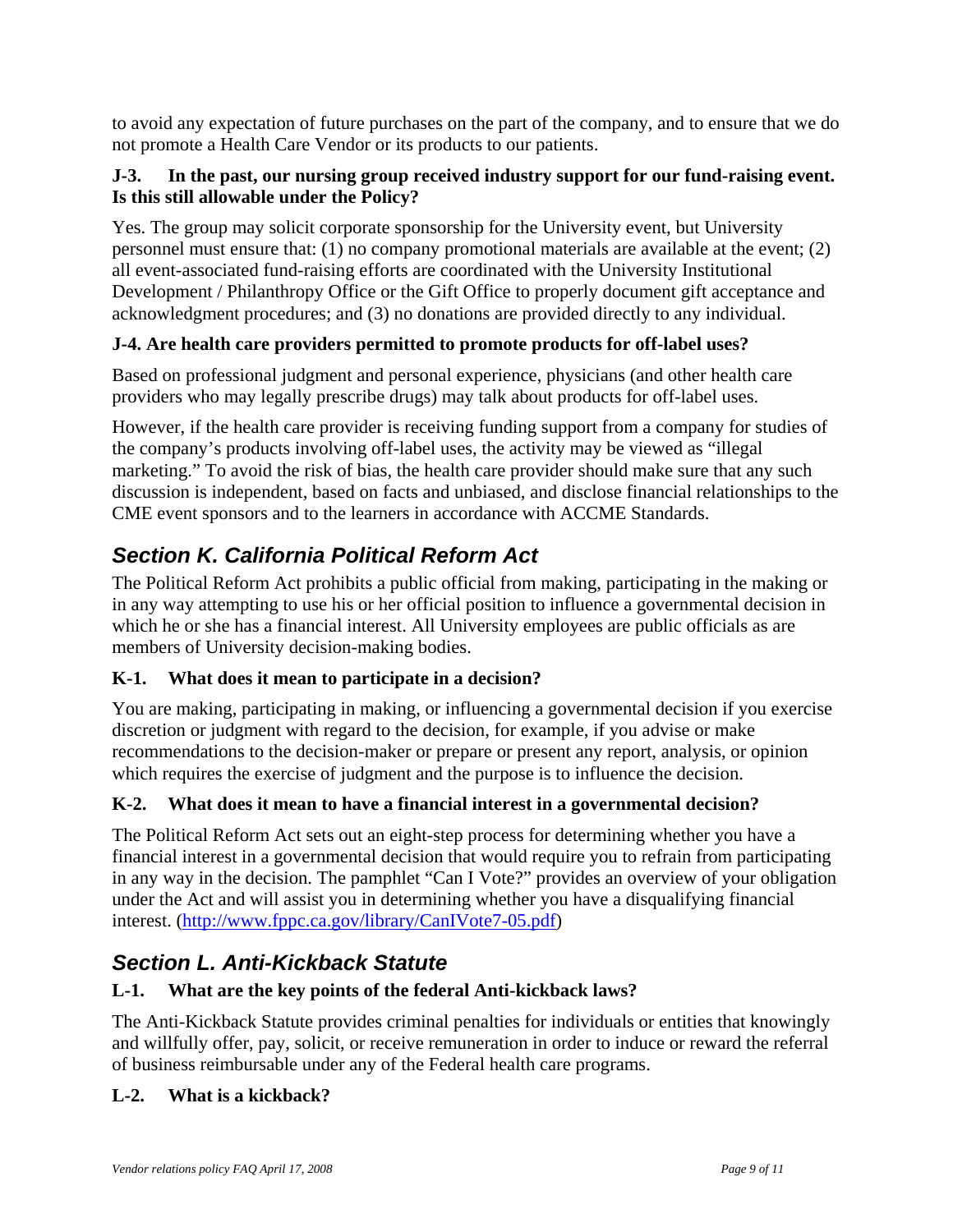Prohibited kickbacks include not only remuneration intended to induce or reward referrals of patients, but also remuneration intended to induce or reward the purchasing, leasing, or ordering of, or arranging for or recommending the purchasing, leasing, or ordering of, any good, facility, service or item reimbursable by any Federal health care program. If either party has this intent, the remuneration may constitute a prohibited kickback. "Remuneration" is defined very broadly, and includes anything that benefits the recipient, either directly or indirectly.

If you are concerned that a vendor may be trying to induce or reward you, promptly discuss the issue with University counsel. While the arrangement may be legitimate, given the severe penalties, it is best to be sure.

# **L-3. What penalties does the Anti-Kickback law impose?**

An Anti-Kickback offense is classified as a felony and is punishable by fines of up to \$25,000 and imprisonment for up to five years. Violations of the Anti-Kickback Statute may also result in the imposition of civil money penalties.

## **L-4. Does the law have any exceptions?**

Yes. Safe harbor provisions—that is, provisions which set forth which practices will not be treated as criminal offenses—have been developed ''to limit the reach of the statute somewhat by permitting certain non-abusive arrangements, while encouraging beneficial or innocuous arrangements.'' Congress intended the safe harbor regulations to be evolving rules that would be updated periodically to reflect changing business practices and technologies in the health care industry.

## **L-5. What are the Anti-Kickback safe harbor provisions?**

The Anti-Kickback safe harbor provisions are complex, and you should consult University counsel if your contemplated arrangement is intended to comply with any safe harbor provision. Safe harbors address the following types of payment practices:

- Investment interests
- Space rental
- Equipment rental
- Personal service and management contracts
- Sale of practice
- Referral services
- Warranties
- Discounts
- Employee compensation
- Group purchasing organizations
- Waiver of beneficiary coinsurance and deductible amounts
- Increased coverage, reduced cost-sharing amounts, or reduced premium amounts offered by health plans
- Price reductions offered to health plans
- Practitioner recruitment
- Obstetrical malpractice insurance subsidies
- Investments in group practices
- Cooperative hospital service organizations